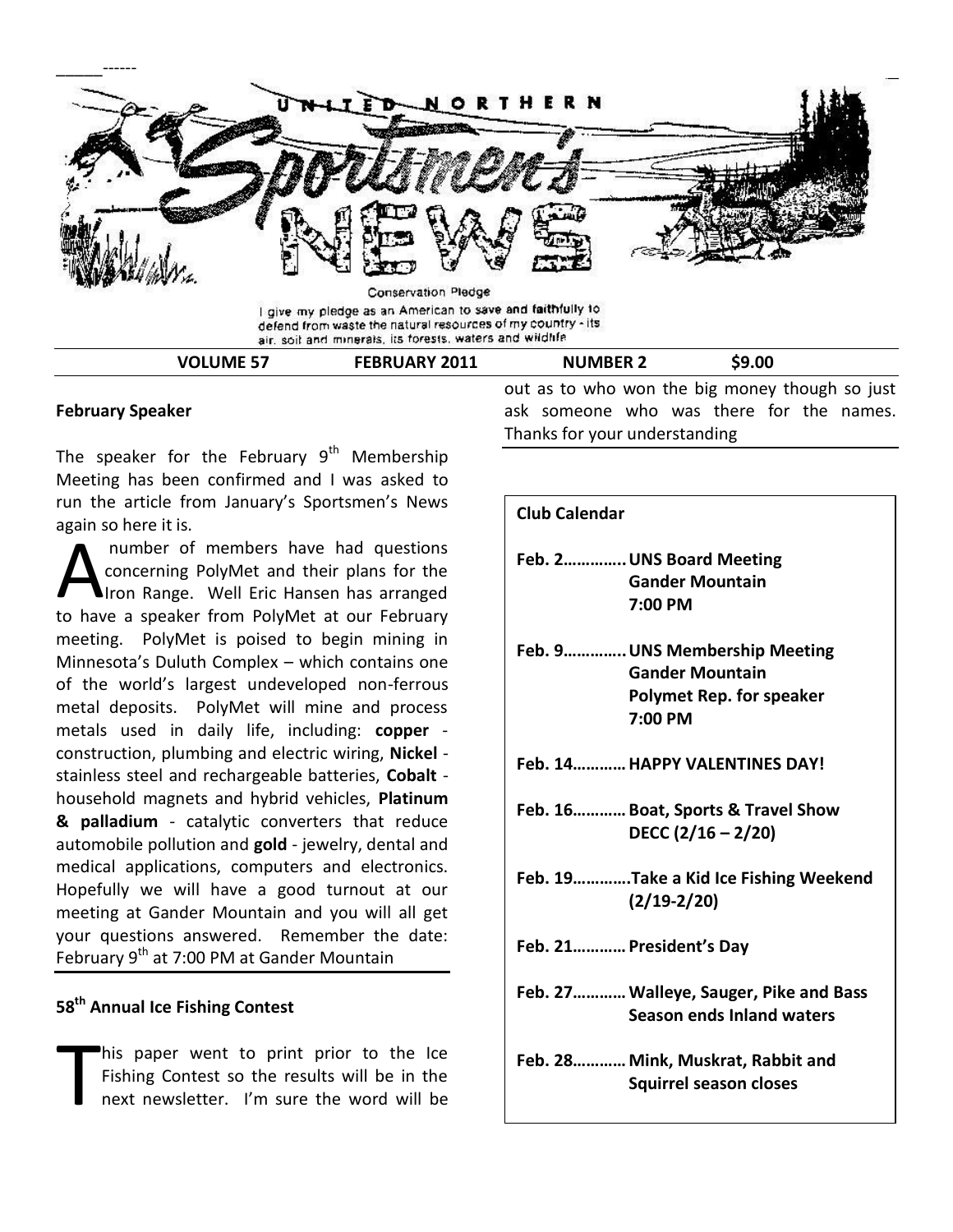#### **Notes from the Stovepipe** *by Ken Norenberg ©2011*

## **Problems**

his was the month we were to begin a kind of dialog about Conservation and its relations with global warming, mining, and politics. his was the month we were to begin a kind of dialog about Conservation and its relations with global warming, mining, and politics.<br>And maybe later on but first, what a winter, eh? Each winter brings its own variations on the cold/snow theme – this one has already spawned the most snow-shoveling complaints in memory, and it's only mid-January as I write. Something else unique – if you've been in the outdoors since deer season and if there are lots of evergreens in your neck of the woods, you know what I mean. Never has there been so much heavy snow loading down and staying on the evergreens for such a long time. For those who like to go snow-shoeing or skiing in the winter woods, it's nearly impossible to do without getting a neckful or a faceful at every other step. And now the dreaded expression Cabin Fever has already come up. Cabin Fever is one of those vague terms used to portray a type of madness that everybody knows about, and everybody thinks he/she knows precisely what to do about, but which nobody can clearly define. And that brings us to another perennial theme which focuses our attention every time, gun control. Are you ready for some straight talk now?

Friends, we got a problem. With this latest instance in Tucson of an apparent incessant, untamed madness which ends with innocent people getting shot and killed. We got a problem. The American Public will demand action on this one, and rightly so. Our challenge will be to find, again (and soon), the patience and resources to successfully cope with the attacks already begun, again, on our gun rights. Letters to the editor in the Local Daily have been all negative. The Brady Campaign's local contingent quickly got their usual shopworn nonsense into the Paper – nothing new there but on 1-17 a letter from Bob Tammen of Soudan was published with the editor's caption: HUNTERS HAVE NO NEED FOR 30-ROUND MAGAZINES. Here is Tammen's entire letter: "I started hunting more than 50 years ago. As a duck hunter, I accepted the law that limited me to three rounds in my shotgun. What kind of madness has infected Americans who believe they are entitled

to a 30-round magazine when there's a possibility of shooting humans while willingly limiting themselves to three rounds for shooting ducks?"

See what Tammen has done with those few public words? He has given an editor the opportunity to print an outrageously inaccurate remark about hunters in general. He has presented himself as a stable, experienced, gun-owning, good guy citizen and hunter while insinuating that there are other American gun-owning hunters for whom none of those attributes apply – and who in fact might be quite mad and implicitly dangerous, besides. In short, he has walked right into the Brady/Million camp and by adopting their philosophy (blame the gun, not the criminal) and their tactics (vilify law-abiding gun owners), he has abandoned us and has become one of them. Good riddance. But, he is not the only one, by a long shot. Better get ready.

About 3-4 years ago I attended a Polyumet presentation at Hartley sponsored by the local Ikes, and the room was packed. The Polymet people displayed and explained all about an advanced closed system – the smelting process was purported to be environmentally secure. Posing no threat to the surrounding area. That's all I can remember, and now it's your turn. Think Wednesday, Feb.  $9^{th}$ , 7 PM, Gander Mountain. UNS Monthly Meeting. Polymet will be there to present their mining project, and answer your questions. That's not a very big room at Gander so space will probably be limited. We'll not mince words – your auld scribbler is working up some reports on the state of affairs in global mining and I gotta tell ya, what I'm finding is scaring hell out of me. It's important that we have a good turnout at Gander on Feb.  $9^{th}$  – see you there?

## Next Month: Solstice

## **Minnesota deer harvest climbs almost 7 percent in 2010**

deal hunting weather during the opening weekend of Minnesota's firearms deer season helped hunters harvest 207,000 deer during the deal hunting weather during the opening<br>weekend of Minnesota's firearms deer season<br>helped hunters harvest 207,000 deer during the<br>2010 season, according to the Minnesota Department of Natural Resources (DNR).